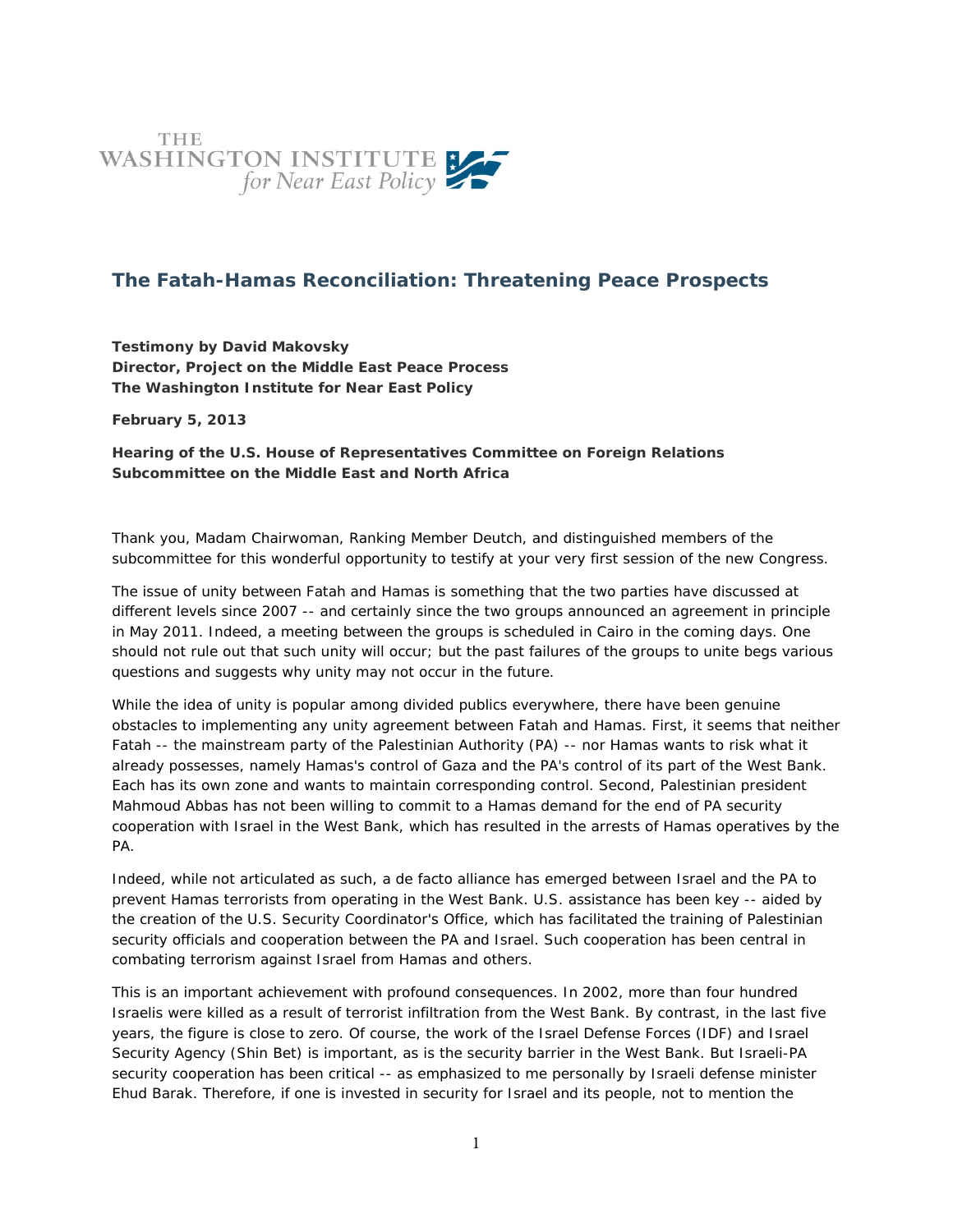obvious desire of the Palestinian people for their own dignity, maintaining support for the PA is essential.

Furthermore, Hamas's perfidy has hindered Palestinian unity. PA president Abbas has criticized Hamas leader Khaled Mashal for giving a major speech this past December in Gaza in which he said Palestinians should not yield "an inch of the land" to Israel. Yet, in the Middle East, one can never say "never." The region is facing unprecedented turmoil. Therefore, one must not rule out the possibility of a Fatah-Hamas reconciliation. Indeed, a variety of factors argue in this direction.

First, the Muslim Brotherhood-led government in Egypt, which remains supportive of Hamas in Gaza, cannot be dismissed. This is a change since before the 2011 revolution, when Egypt was the leading Arab supporter of the PA and Egyptian president Hosni Mubarak was Abbas's leading patron. Jordan's King Abdullah still remains morally supportive, but the Gulf Arabs have done very little to provide financial support to Abbas. It regularly takes months of prodding by American diplomats for the Saudis to give a minimal \$100 million in assistance. While trumpeting the Palestinian cause, the Saudis should be embarrassed by their lack of actual support for their Arab brethren.

Second, this past fall, Qatar's emir was the first Arab head of state to visit the Hamas leadership; he offered \$400 million in assistance, providing financial cover for unity. The U.S. reluctance to exert adequate influence to halt Qatar's traditional support for Hamas, now at a new level given the emir's visit, has been linked to American use, with few restrictions, of Qatar's al-Udeid Air Base. A hearing by this subcommittee on Qatari support for Hamas could be the first step in correcting this perception and letting Doha know that Washington is watching.

A third factor that works in the direction of unity is the reduced domestic leverage of Palestinian prime minister Salam Fayad. When I testified before the full House Foreign Affairs Committee in September 2011, I made clear that Fayad has had an exemplary record in focusing on reform and governance in the West Bank since assuming this post in 2007. The owner of a doctorate in economics from the University of Texas, along with an MBA and years of experience at the International Monetary Fund, Fayad has helped spur West Bank growth at 10 percent per annum over several years. Following the establishment of Prime Minister Fayad's government in 2007, the West Bank witnessed rapid GDP growth each year through 2010, including spikes of 12 percent in 2008, 10 percent in 2009, and 8 percent in 2010.

However, when I appeared before the full committee, I stated my belief that if the United States withholds economic support from the PA, it will undermine the very moderate forces that have been gaining ground there. Indeed, Fayad's popularity began to drop when the United States began withholding money. According to the World Bank report of this past September, growth levels have dropped by a full three percentage points.

A deepening financial crisis has prevented Fayad from paying full salaries on time to some 160,000 employees for the last few months. The same World Bank report mentioned before warned that the "PA is facing a very serious fiscal situation[,] with its budget deficit higher than expected while the external budget support has been falling." After years of falling unemployment levels in the West Bank, the figure has lately bumped up by two points to 17 percent. Public workers have also struck periodically. In theory, the demonstrations should have been outside Abbas's office since he was responsible for seeking legitimacy through the United Nations, over U.S. and Israeli objections. Even though Fayad was known to oppose the UN move, he has been the target of any demonstrations related to the economy. A Palestinian song, "Get a Grip, Fayad," has emerged calling for the prime minister's ouster. There is considerable speculation that members of Fatah have been associated with the anti-Fayad demonstrations. These suspicions are tied to common fears that someone who was not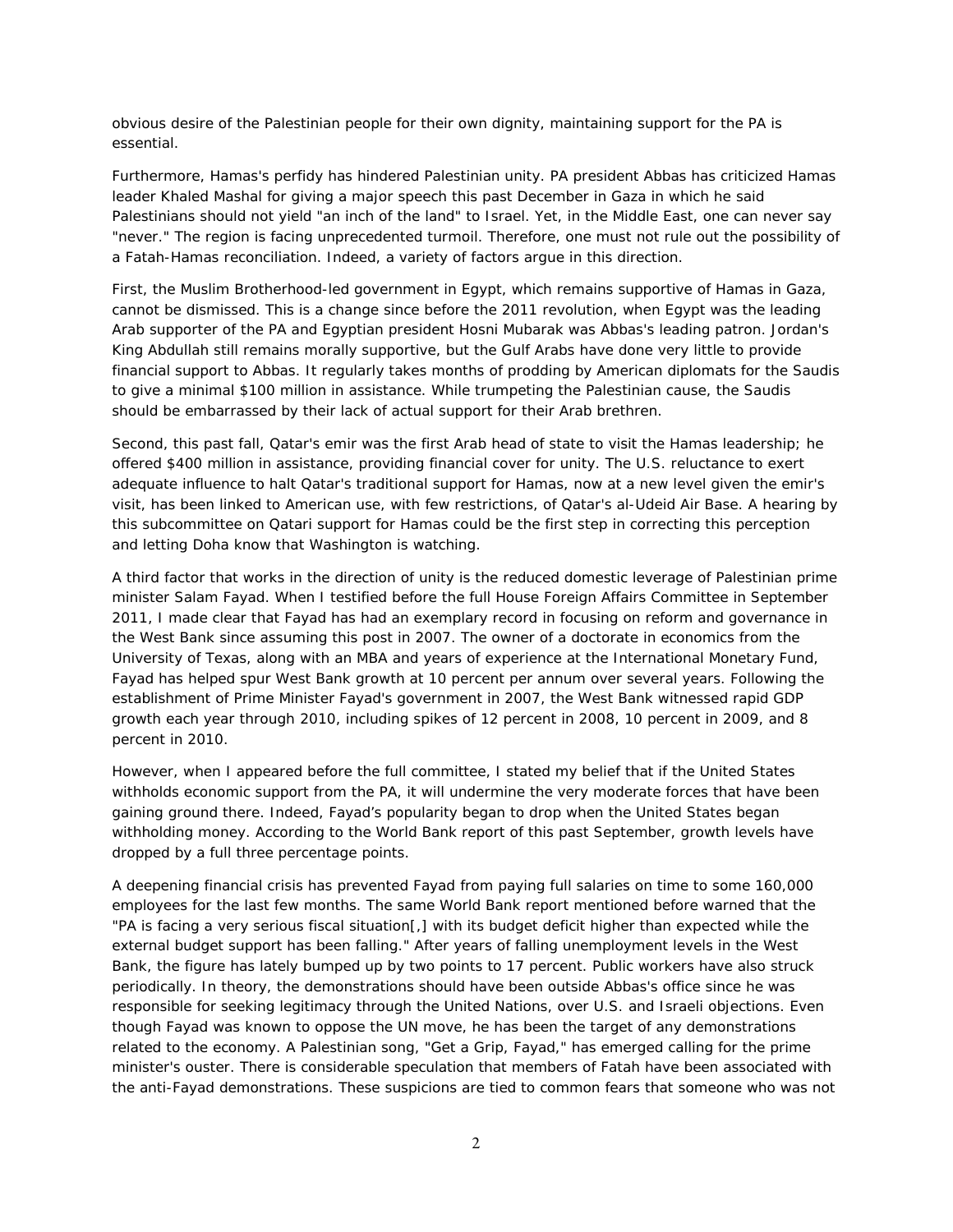a Fatah member could not reasonably succeed Abbas.

One cannot assume that the status quo is sustainable and the PA is there to stay in the West Bank. Indeed, without regular assistance, the PA could collapse. In addition, cases have emerged of masked young demonstrators marching through refugee camps. Polling data shows an upsurge of support for Palestinian use of violence against Israelis, despite the explicitly and publicly voiced opposition to such violence by Abbas and Fayad. Nobody can point to a date when everything could explode. But current tensions should be noted. It may be worth recalling that the first intifada, or uprising, which lasted years, began with a car accident in a brittle Gaza.

The policy prescription should remain as follows: those who favor coexistence with Israel are rewarded, and those who favor the path of terror are not. Despite all the challenges, Fayad has continued the process of reform, including by organizing municipal elections last October. Also in this past year, he has widened the tax base and tax collection, a critical (albeit unpopular) move as the PA grapples with its deficits. Budgets are transparently posted on the internet with an external audit. And police and other security forces are recruited on a nonpolitical basis. This is a contrast from just a decade ago, when Yasser Arafat paid employees out of a paper bag and the security services were completely politicized.

Moreover, Hamas is not exactly ten feet tall. If Hamas had been told in 2006 that, in seven years it still would have failed to peel away European countries from the United States, its leaders would be shocked. This was the task they had set for themselves, and they were convinced they would succeed. Yet they did not. Furthermore, Hamas saw Fatah attract many tens of thousands at a mass rally in Gaza this January. Finally, Hamas may have believed that its patron, the Muslim Brotherhood in Cairo, would lift it upward. But riots in Cairo in recent days and weeks suggest Hamas might not be atop Egypt's priority list, since the very future of the Muhammad Morsi government is hanging in the balance. Moreover, it seems Hamas was astonished that Israel launched its Operation Pillar of Defense in November, given Hamas's presumed new backer in Cairo. Yet Israel itself was not deterred and Egypt was helpful in brokering the ceasefire.

Therefore, a policy question for the Obama administration is whether it is doing all it can to persuade Sunni countries such as Egypt, Turkey, and Qatar to use their considerable influence to get Hamas to accept the conditions set by the Quartet (United States, European Union, Russia, and the secretarygeneral of the UN) in 2006. These conditions hold that Hamas can only be a legitimate interlocutor for peace once it disavows terror as a tool, accepts previous agreements, and recognizes Israel's right to exist.

All of the above raises the question of what can be done to end the utter paralysis on the Israeli-Palestinian negotiating front? Except for three weeks in 2010, Abbas and Israeli prime minister Binyamin Netanyahu have not held any peace talks during the last four years. The situation has gone round and round. Israel says Abbas will not sit with it for negotiations. Abbas, who in the past did not link apartment construction anywhere in the West Bank or east Jerusalem to the possibility of holding talks, began to do so in 2009. Now Israel sees this as a Palestinian precondition. And Abbas's effort at the United Nations was seen by the United States and Israel as a way to circumvent direct bilateral negotiations.

We are certainly at a key juncture. The Obama administration is at the start of its second term, and there is a new secretary of state. Israel has just gone to the polls, and now Israeli prime minister Netanyahu is weighing his options as he seeks to establish a new government. I would like to say that February is a critical month with implications for U.S. policy in the coming years.

As the United States formulates its policy on Israel-Palestine, it needs a clear sense of what is and is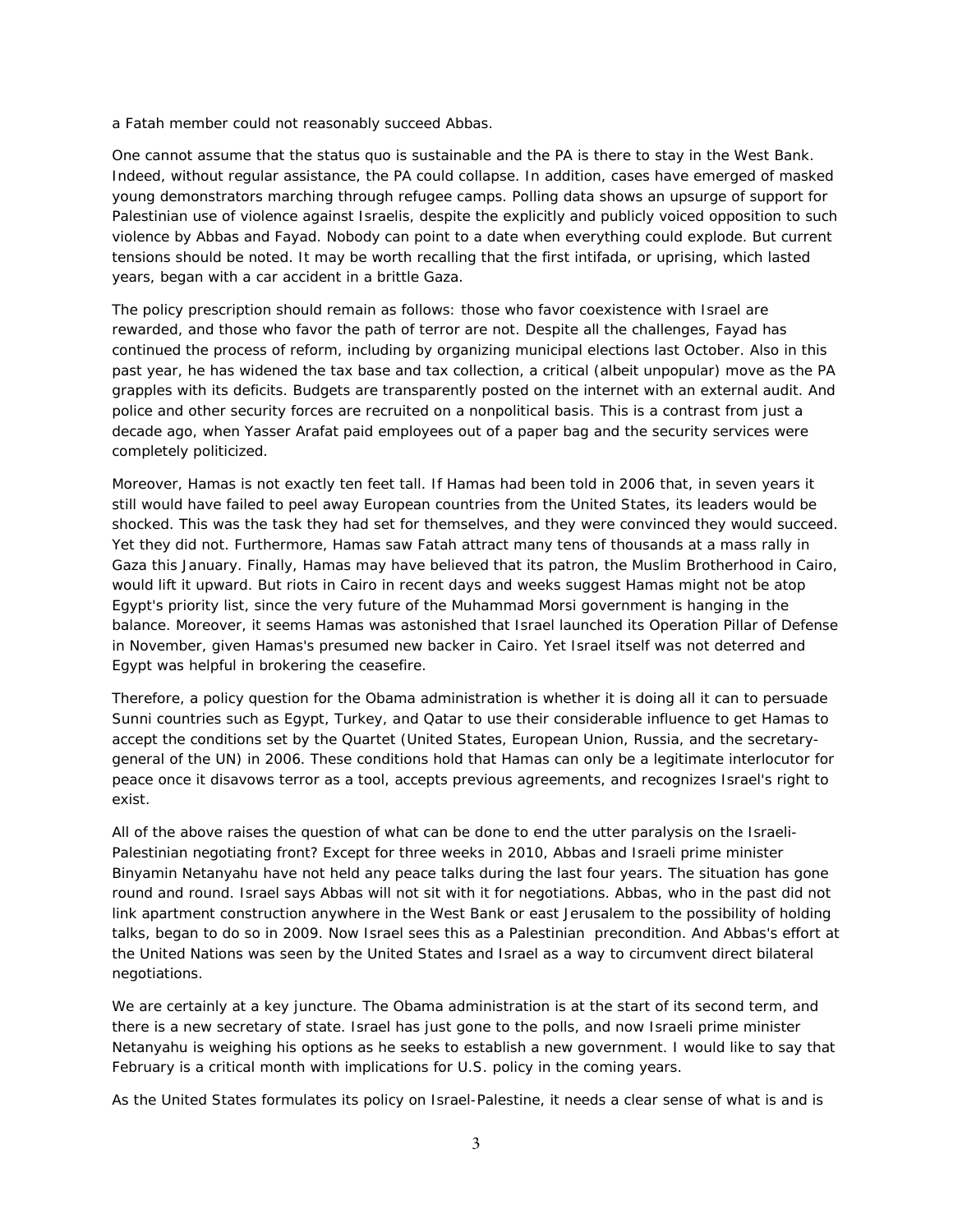not possible. What seems unfeasible at this time is a peace treaty between Israel and the Palestinians that would resolve all the endgame issues -- involving borders, security, Jerusalem, and refugees - plus end the conflict. There are too many moving pieces for one overarching agreement to be pursued. Issues like the status of Jerusalem and refugees cut to the self-definition of the two parties, and neither is prepared to compromise on these epic questions. Even more critically, the region is still amid an erupting volcano, and it is very unlikely leaders will make a deal when they sense that political Islam is ascendant -- especially given their own domestic difficulties. This does not mean a deal is less important, but anyone striving to achieve one must be realistic as to the prospects.

We just witnessed the Super Bowl, so I hope you'll forgive me if I use football parlance. A Hail Mary pass will not solve everything. But nor should we just sit on the ball. Instead, we should try for a screen pass that would result in significant yardage downfield as we keep our eyes on a touchdown. We should be guided by a sense that we want to prepare the ground for a two-state solution. Interim goals involve shrinking practical Israeli control over parts of the West Bank where a Palestinian state will emerge while acknowledging that Israel will retain about 5 percent of the West Bank near urban areas -- with ultimate land exchanges or swaps based on proposals put forward by President Obama in May 2011. Are there ways to advance both of these ideas at the same time as key tradeoffs? Can these goals be achieved by the United States bringing Israel and the Palestinians together, or are they obtainable by the U.S. dealing separately with the parties to discuss those zones of agreement? Secretary Kerry needs to ascertain these answers by talking to the parties themselves. Each of the parties has a list of grievances against the other, and Netanyahu will invariably ask Kerry about the value of meeting Abbas after he tried to circumvent Israel by going to the United Nations.

A zones-of-agreement approach involves the U.S. getting Israel to widen Palestinian control of West Bank cities and their environs, while changing the legal classification of other parts of the West Bank. (Oslo follow-on agreements divided the lands into three categories -- A, B, and C zones -- based on varying levels of Palestinian and Israeli control.) In return, the U.S. would not challenge activity within -- within, and not beyond -- those Israeli settlement blocs that are usually uncontested and largely adjacent to Israeli cities and even figure in Palestinian published maps as being ultimately part of Israel. (I would think differently about the very much contested Ariel bloc, and would not extend this principle to that area.) Indeed, 5 percent of the West Bank is approximately where 80 percent of the West Bank settlers live. They are not evenly distributed throughout the West Bank. These areas are largely adjacent to the pre-1967 boundary, are known as the settlement blocs, and roughly coincide with Israel's security barrier. This overall approach would also delay security-related issues in the Jordan Valley and along the Jordan River until the overall volatility in the Mideast region clarifies itself.

Why is creating zones of agreement important? We need to signal a direction to both sides even if we cannot push for an overall agreement. As it stands today, the alternative to a grand peace is paralysis. Each side thinks the absolute worst of the other's intentions. However, if each side says that it cannot achieve everything but still agrees to take certain steps, this could lower anxiety levels and affect internal conversations on both sides. In this conflict, radicals on each side will always be insisting internally that the moderates are being hoodwinked by the other side; therefore, some clear signaling is required that a direction toward a two-state solution benefits both Palestinians and Israelis. This focus should lower the temperature on both sides and bolster moderates, while laying the building blocks for an overall agreement.

Another advantage of a zones-of-agreement approach is that it would end the destructive ambiguity that has worked to increase Israel's isolation in the world in the last few years. To be sure, many Arab and other governments have always been hostile to Israel. Yet the situation has worsened lately. Partly, this is due to differing perceptions over West Bank settlements. European leaders like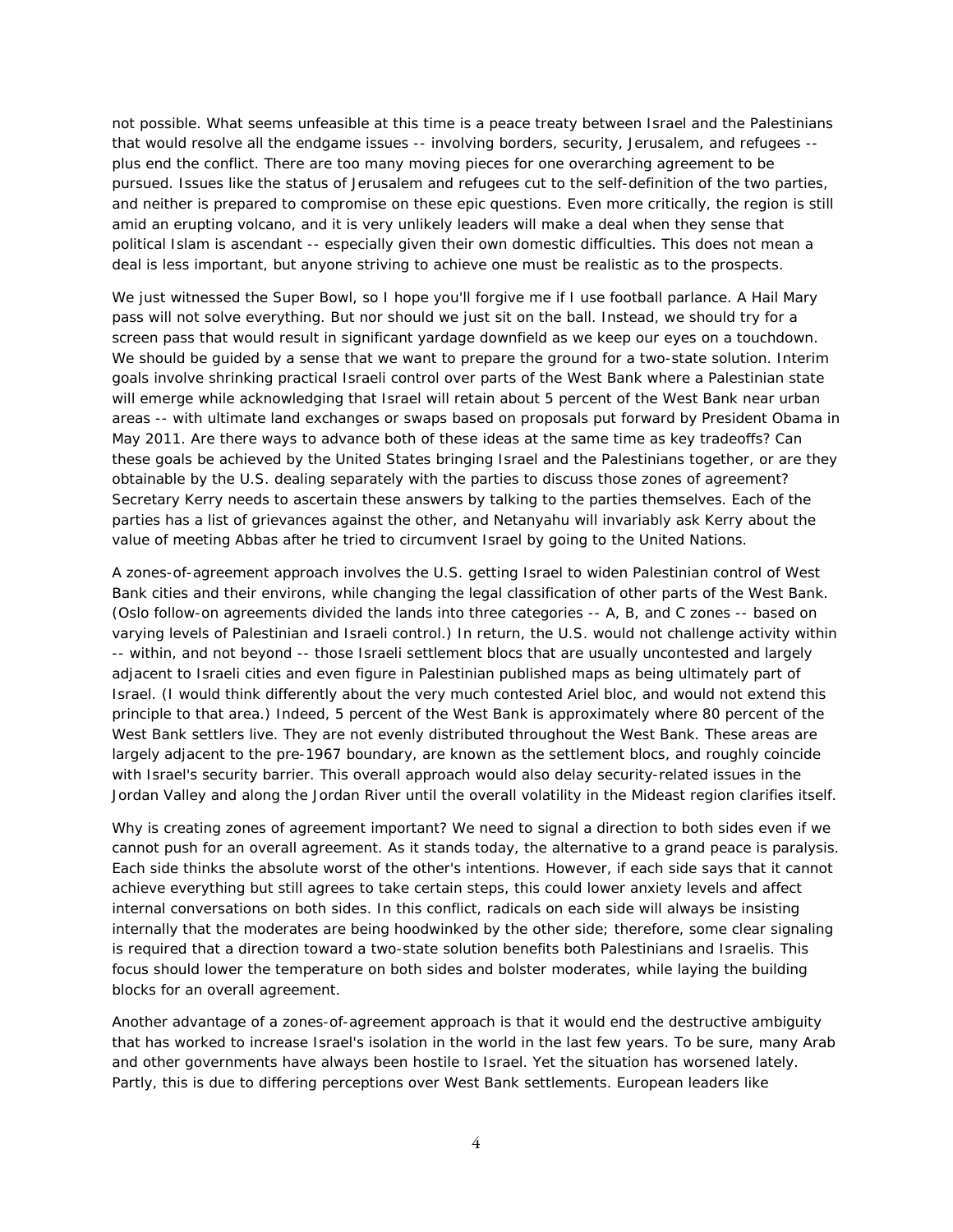Germany's Angela Merkel and France's former president, Nicolas Sarkozy, came to office predisposed to back Israel, and yet those relationships with Israel were hurt in recent years over differences surrounding the settlement issue.

Some note that settlement activity under more center-left Israeli governments led by Ehud Olmert and Ehud Barak actually exceeded Netanyahu's settlement-building activity, but those "two Ehuds" received the benefit of the doubt because there was an unmistakable sense that indeed Israel was going to yield the large majority of the West Bank, and that Israel would agree to offsetting land exchanges or land swaps. However, with Netanyahu, there is a concern internationally that his settlement activity is designed to be part of a wider effort for permanent control of the entire West Bank, not just 5 percent, despite the fact that Netanyahu is on record as supporting a two-state solution. In a Knesset appearance before visiting the U.S. in May 2011, Netanyahu said he would be guided by a border with the Palestinians based on blocs, but he has not repeated it since. A zones-ofagreement approach could have a major impact on how Netanyahu is viewed in Europe and elsewhere.

Of course, this approach requires Secretary Kerry to receive the support of the parties. I have talked about the Palestinian domestic situation already, so it is worth talking about the impact of the January 22 Israeli elections as well.

The question Netanyahu is facing in February is how he configures his government. Does he shape his government so that a pro-settler party led by Naftali Bennett holds the balance of power, or does he configure his government widely involving other parties as well? In principle, it remains equally in the interests of peace and of any prime minister to have a wide government so that no single party holds the decisive balance of power. In other words, to talk numbers, will a pro-settler party with its 12 seats be decisive in a 62- or 64-member government (with 61 being the magic number for a majority in the 120-member Knesset)? Alternatively, if Netanyahu configures his government widely, he could have as many as 88 seats, giving him wider latitude in moving Israel forward.

However, the issue should not be measured in purely quantitative terms. Some wonder if key figures will receive key portfolios. There is speculation about whether the centrist Yair Lapid, who led a new party that did extremely well in the election, will become Israel's new foreign minister and face to the world. Does Netanyahu find a way to retain his partner Ehud Barak as defense minister, even though Barak did not contest this election ? Both questions attract interest in Washington, to be sure. However, the bigger question is not about individuals, but whether Netanyahu configures a coalition to fit the mission rather than a mission to fit the coalition. The mission is finding ways to maintain Israel's security while seeking progress with its Palestinian neighbors -- and whether this issue will be prioritized as Israel grapples with other vital issues such as Iran's nuclear program, its own economy, and finding ways to integrate the ultraorthodox into modern life. Of course, the shape of Israel's coalition will be decided by Israelis, but its composition has an impact on the U.S. as well. Apart from the Palestinian issue, Israel counts on the U.S. to assist Israel in navigating an increasingly difficult Middle East, but the U.S. ability to assist Israel is linked to a perception that Israel is doing all it can. Self-imposed constraints on the coalition could make it harder for the U.S. to help its staunch ally Israel.

Another question worth pursuing is whether Secretary of State Kerry will talk with Netanyahu about his willingness to engage in synchronized political messaging with President Abbas in order to win back the publics, which have been so outright skeptical and even cynical about the future. As President Obama recently reminded us, albeit in a different context, without public opinion, little can be achieved. With public opinion, little cannot be achieved.